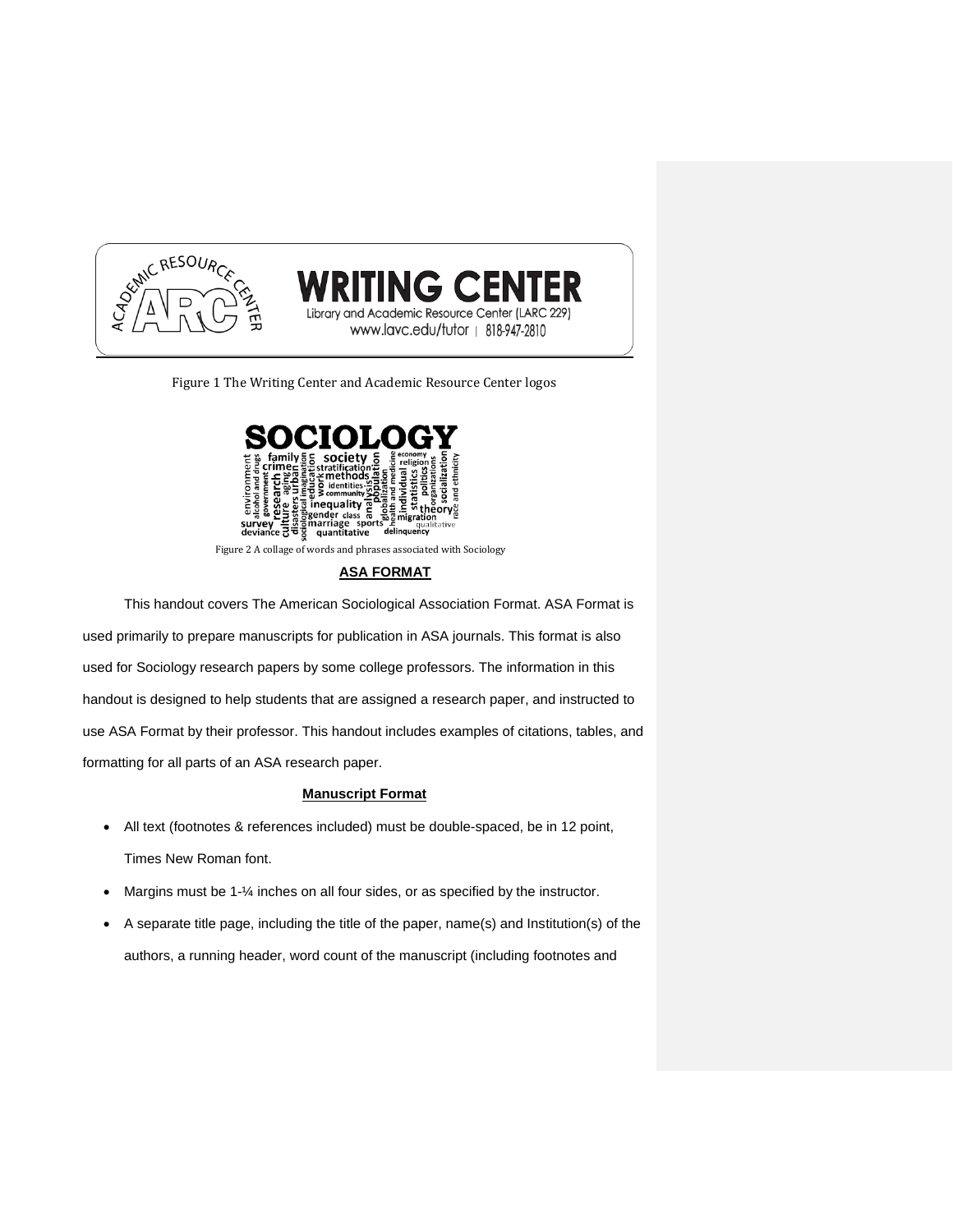references), and title footnote. (Title footnote includes names, addresses of authors, acknowledgements, credits, and grants).

 If an abstract is required, it goes directly after the title page, on a separate page with the title of the document as the heading. (Do Not Include Author). The Abstract should be only one paragraph, 150-200 words in length.

# **Citations in Text**

- If the author's name appears in the text, follow it with the year of publication in parentheses.
- If the author's name does not appear in the text, enclose the last name and year in parentheses. *Ex. When the study was complete…(Doe 2004).*
- If a page number is included, it follows the year of publication separated by a colon. Or as indicated by the instructor. *Ex. (1996:52)*
- If there are three authors, give all of the last names in the first in text citation. After the first in text citation, use the first name in the list of authors and add "et al." *Ex. Three authors, first in text citation =* (Smith, Lee and Jimenez 1995) *Three authors, later in text citation =* (Smith et al. 1995)
- When using quotations in text, the quotations marks must be at the beginning and the end of the quoted text. The citation comes after the end quotation mark, and before the period. (Same for MLA Format).

### **Footnotes and Endnotes**

 Avoiding the use of footnotes is recommended. If it is necessary, footnotes should be used to cite material that is of limited availability, or to include information presented in tables.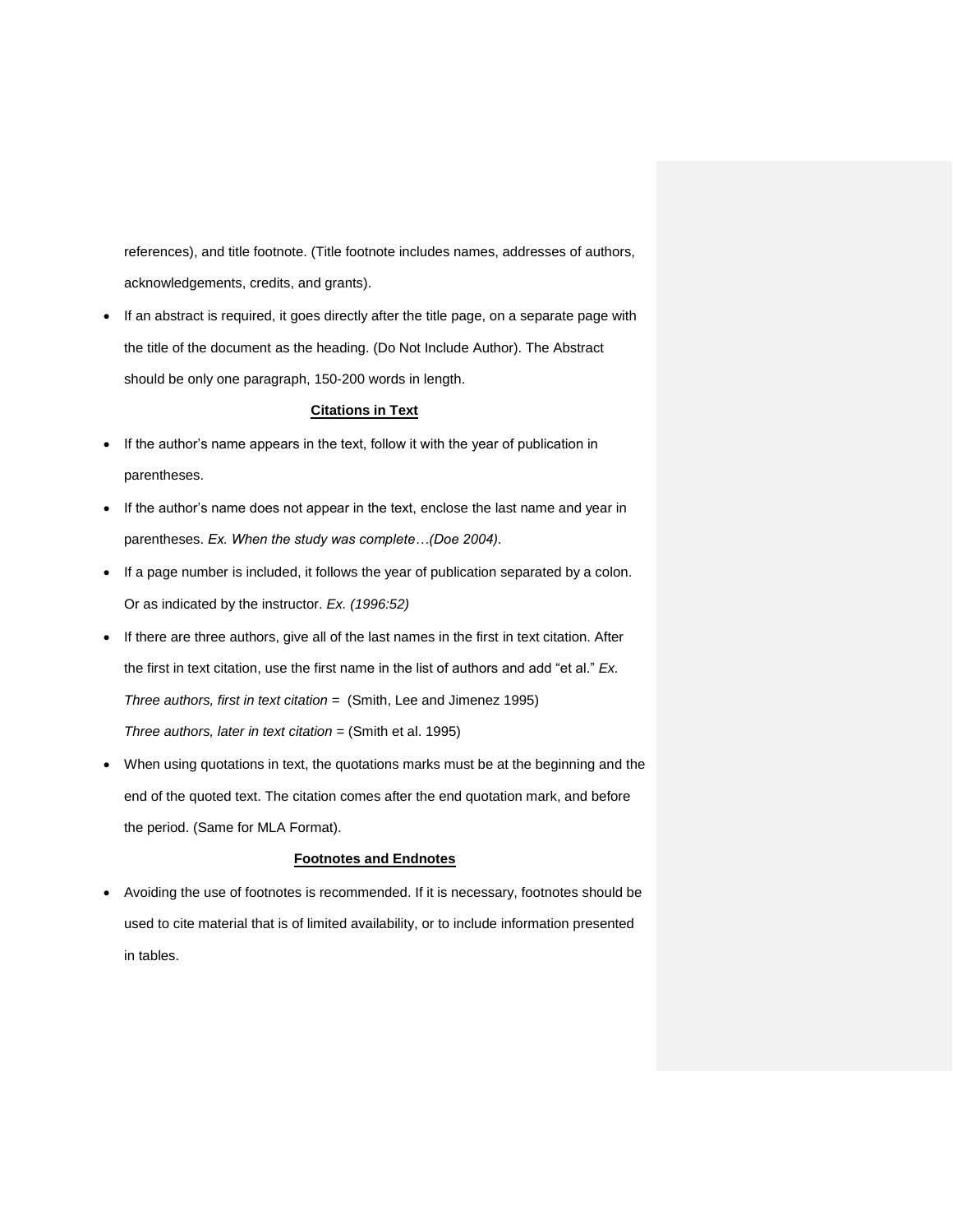- Superscript Arabic numerals should be used for footnotes and number in consecutive order. Footnotes should be included at the bottom of the manuscript page or on a separate page titled, "Endnotes."
- If using endnotes, at the end of the paper in a separate section following the references, type the endnotes in numerical order, double-spaced, as a separate section with the title *Notes* or *Endnotes*.

## **Reference List**

- The reference page follows the text and endnotes. References are a separate section or page containing only references.
- All of the references cited in the text must be included/listed. The same goes for references listed on the reference page. References must be cited in the text as well.
- All references are to be double-spaced.
- References are to be listed in alphabetical order by authors' last names.
- Use hanging indentation. (Microsoft Word has the option in the Format menu)
- The author's name is to be written last name first. If there are two or more authors, only the first author should be listed last name first.
- $\bullet$
- Multiple items by the same author are arranged in order by year of publication, starting with the earliest first.
- For multiple works by the same author in the same year, add letters to the dates. *Ex. 1997a, 1997b, 1997c*
- Italics are used for book and periodical titles. (Underline is the alternative if italics is not available)
- If there is no date available, use "N.D." in place of the date.
- For cities that are not well known, include the state abbreviation. For foreign cities provide a country name as well.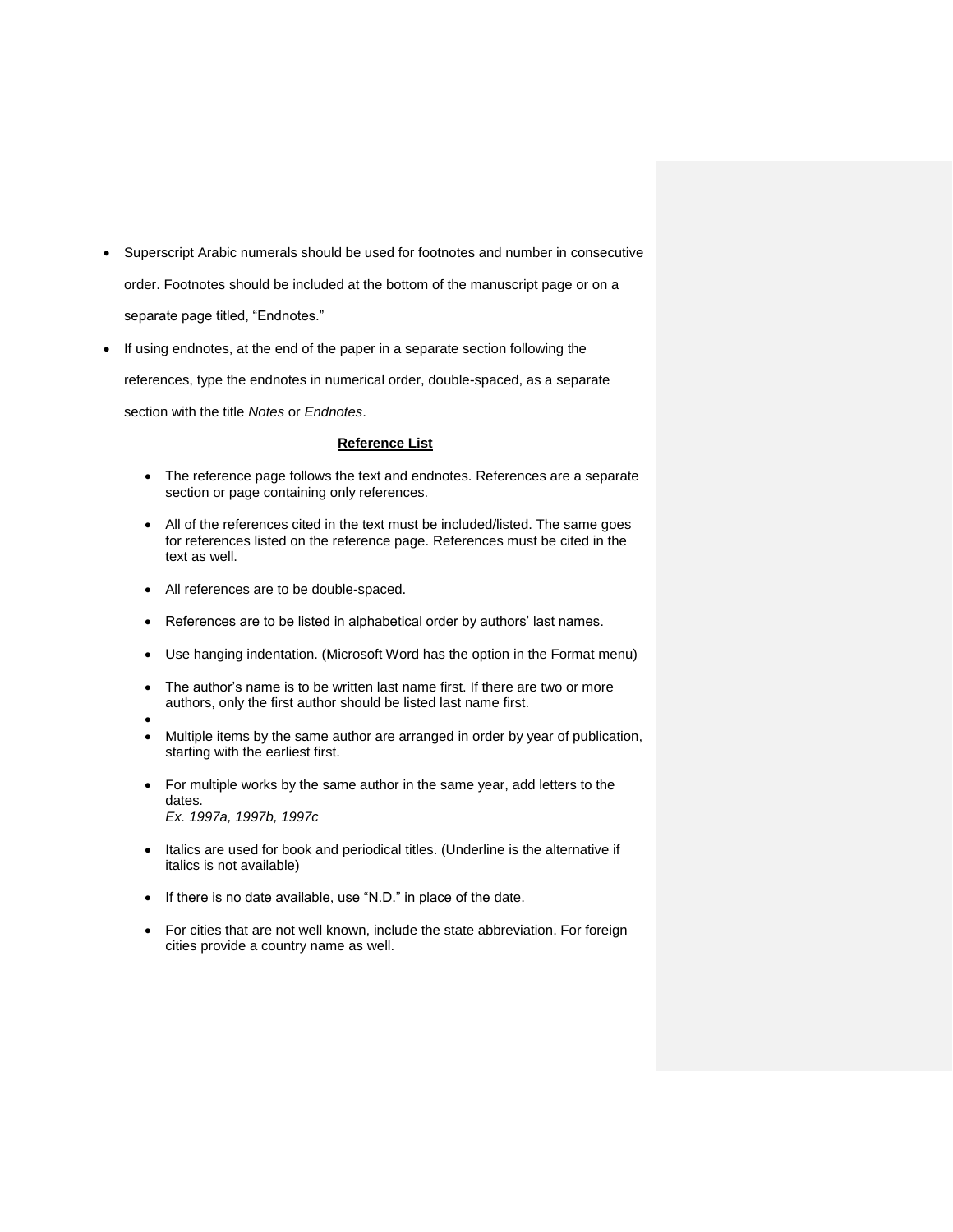

**Tables:**

Tables have a universal format for presentation. The format is the same used for APA style. The following will assist you with properly using tables and graphs in your essay.

- Place tables close to where they are first mentioned in your text, but do not split a table across pages. (Tables in papers submitted for review or publication are placed on separate pages at the end of the paper.)
- Label each table beginning with the table number followed by a description of the contents in bold font.
- Use a table template in Microsoft Word both for college papers and publication. A simple format is best.
- The ASA Style Guide is silent about line spacing in tables, but other styles accept single-spaced tables.
- Each row and column must have a heading. Abbreviations and symbols (e.g., "%" or "nos.") may be used.
- Do not change the number of decimal places or units of measurement within a column. Place a zero before the decimal point when numbers are less than one. Write "0.23" not ".23" unless the number is a statistic that cannot be larger than one, for example a correlation  $r = .55$ , or a probability  $p < .01$ .
- Notes follow the word Notes: (in italics) at the bottom of the table. General notes come first followed by footnotes and ending with probability notes.
- Footnotes are labeled "a, b, c, etc." set in superscript. They explain specific details.
- Probability notes follow footnotes. "Use asterisks \*, \*\*, and \*\*\* to indicate statistical significance at the  $[p < xx]$  .05, .01, and .001 levels, respectively" (ASA 2007:60).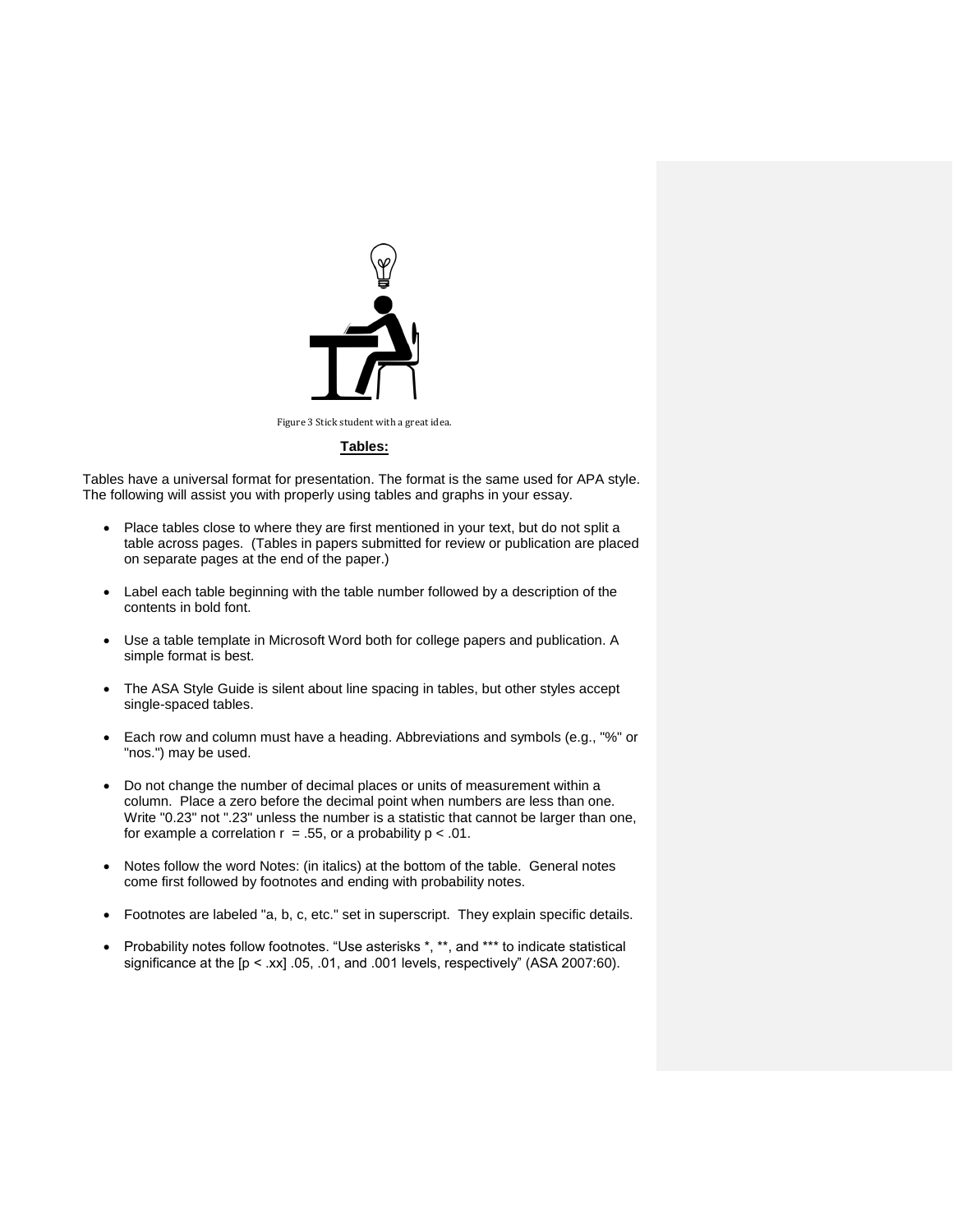

Figure 4 an image of Plato

## **Using Tables:**

The simple table template in Microsoft Word may be used to format tables in copy manuscripts for publication (ASA 2007:84)

#### **Table 1. Risk of Hantavirus Infection: United States & West 1993-2004a**

| Region:                 | <b>United States</b> | <b>Western States</b>   | <b>Rural West</b>         | Commented [L2R1]: |  |
|-------------------------|----------------------|-------------------------|---------------------------|-------------------|--|
| Population 2000b        | 281,422.4            | 91,629.6                | 13,632.0                  |                   |  |
|                         |                      |                         |                           |                   |  |
| <b>Hantavirus Cases</b> | 363                  | 338                     | 254                       |                   |  |
|                         |                      |                         |                           |                   |  |
| Incident Rate/100k      | 0.12                 | 0.37                    | 1.86                      |                   |  |
|                         |                      |                         |                           |                   |  |
| <b>Relative Riskc</b>   |                      |                         |                           |                   |  |
|                         |                      |                         |                           |                   |  |
| <b>US</b> Population    | 1.0                  | 2.9                     | 14.4                      |                   |  |
| 95% Confidence          |                      | $(2.8 \text{ to } 2.9)$ | $(13.5 \text{ to } 15.3)$ |                   |  |
|                         |                      |                         |                           |                   |  |
| <b>Western States</b>   |                      | 1.0                     | 5.1                       |                   |  |
| 95% Confidence          |                      |                         | $(4.7 \text{ to } 5.3)$   | Commented [L1]:   |  |
|                         |                      |                         |                           |                   |  |
|                         |                      |                         |                           |                   |  |

a Seventeen western states from the Dakotas to Texas and west to the coast account for 93% of Hantavirus cases.

b Population in 1000s US Census Bureau

c Relative risk between US Population and Western States.

#### *Mechanics of Style*

1

When drafting a research paper, there are details encountered commonly regarding the use of style. The "ASA uses the 11th edition of Merriam-Webster's Collegiate Dictionary (2005) to determine correct spelling and usage. In general, writers are encouraged to use a standard dictionary when writing or preparing papers or presentations" (ASA 2007:28). "Although the ASA *Style Guide* occasionally refers to other style guides and dictionaries, the 15th edition of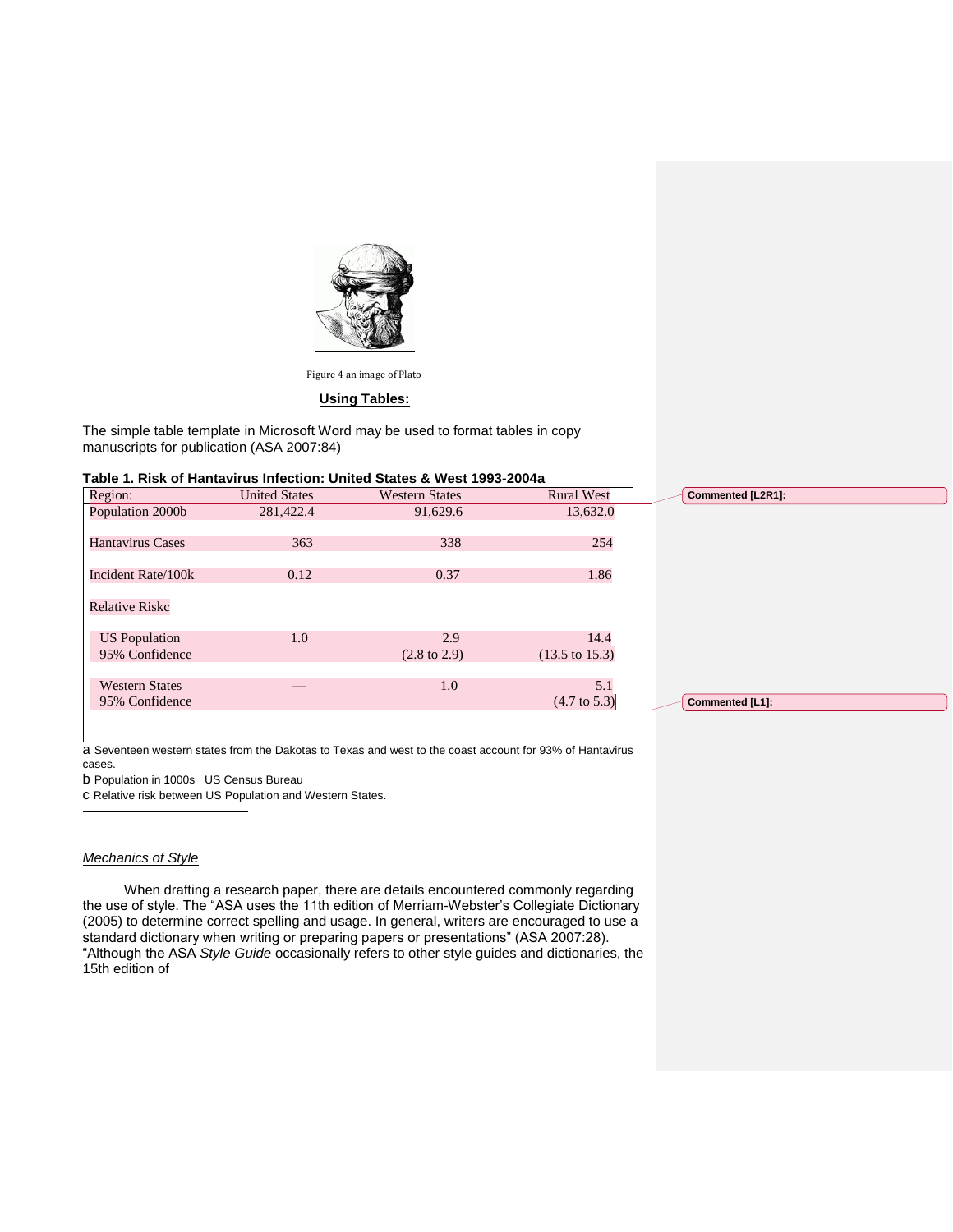## *ABBREVIATIONS AND ACRONYMS*

j

There are two rules that are a must when using abbreviations in your research paper.

- $\checkmark$  Always introduce acronyms with their full referent.
- $\checkmark$  Never use scholarly abbreviations, etc., e.g., i.e., in the text unless inside parentheses.

*"Spell out words such as 'percent,' 'versus,' and 'chi-square' in the text of your manuscript" (ASA 1997:14).*

**Acronyms/Initialisms.** When Acronyms are used, they must be introduced. Introducing the acronym is easy. The first time the acronym is used, you must spell out the full title first. For example, The National Aeronautics and Space Administration, is commonly known as NASA. To introduce the acronym in a research paper the first time it is mentioned it must be written out in full, followed by the acronym in parentheses. *The National Aeronautics and Space Administration (NASA). Initialisms* are acronyms that are sounded letter by letter. (e.g., FBI, CIA, IBM).

- The American Sociological Association (ASA) publishes several journals. The ASA also publishes a newsletter.
- The CDC (Centers for Disease Control and Prevention in Atlanta, Georgia) monitors the nation for emerging infectious diseases. The CDC set up a new notification system after the Hantavirus outbreak in 1993.
- Beginning a sentence. Never begin a sentence with a lowercase abbreviation. Begin a sentence with an acronym only if there is no reasonable way to rewrite it.
- Plurals. Write the plural form of an acronym without an apostrophe. For example, write "the Master of Business Administration (MBA) program is popular at the university because MBAs command high starting salaries."
- A sentence should not begin with an acronym unless the alternatives are awkward in the context.
- Write the plural form of an acronym without an apostrophe. For example, write "the Master of Business
- Administration (MBA) program is the most popular at the university because MBAs command high salaries."

Abbreviations should only be used if the context is clear to the reader. Too many abbreviations can confuse the reader, so keep the use of abbreviations to a minimum.

## *Scholarly Abbreviations*

Abbreviations such as etc., e.g., and i.e. may only be used in parenthetical comments injected into your text. For example—"various authorities support this rule (e.g., the Chicago Manual of Style and the APA Publication Manual)." They are not used outside parentheses;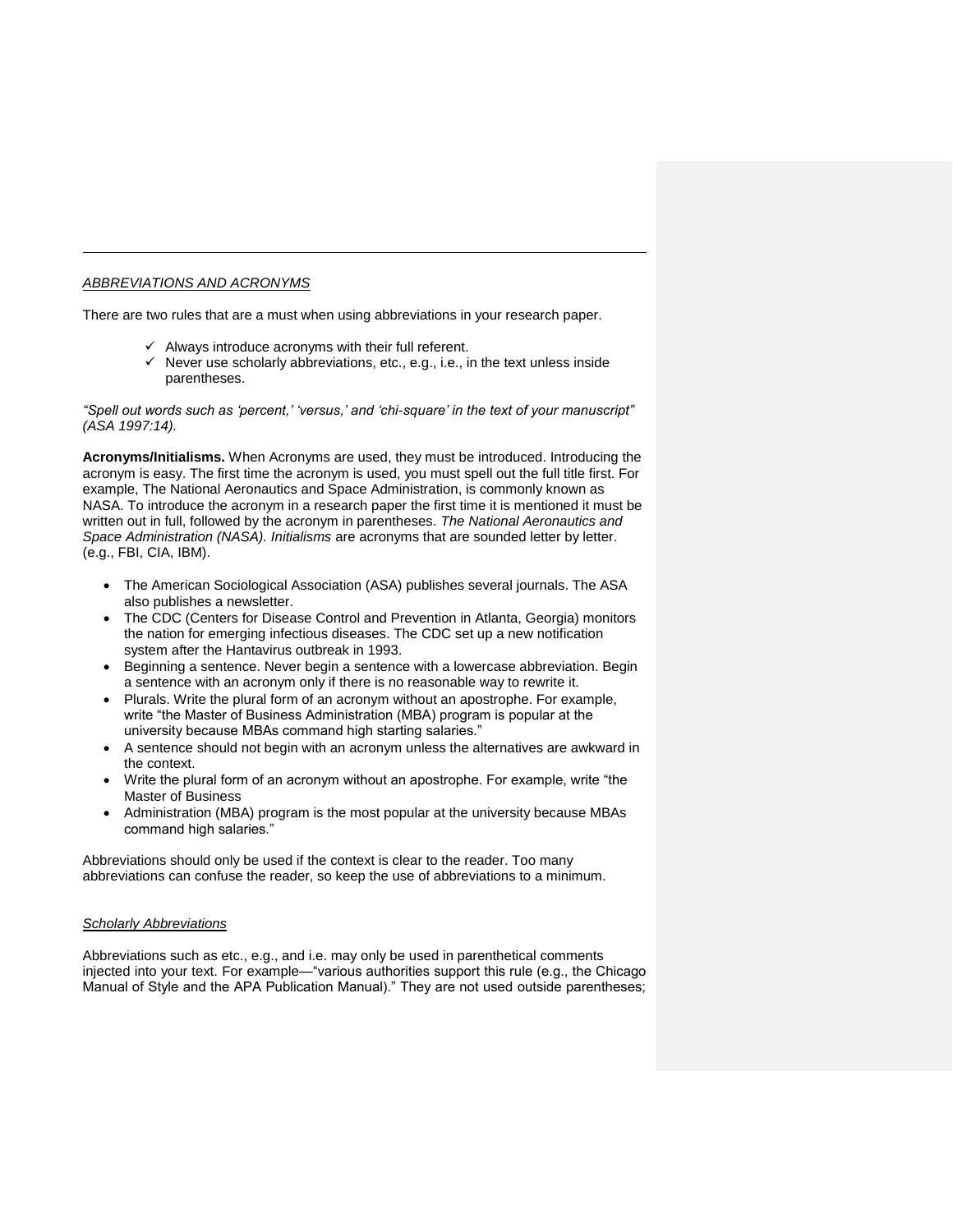spell them out Instead. For e.g. (exempli gratia) use for example; for etc. (et cetera) use and so forth, for i.e. (id est) use that is. **ASA Sample Cover Page:**

j

# **Centered Title in Heading Caps and Bold Font Single-Spaced on the Page\***

Author M. Lastname School Affiliation [Course - Date]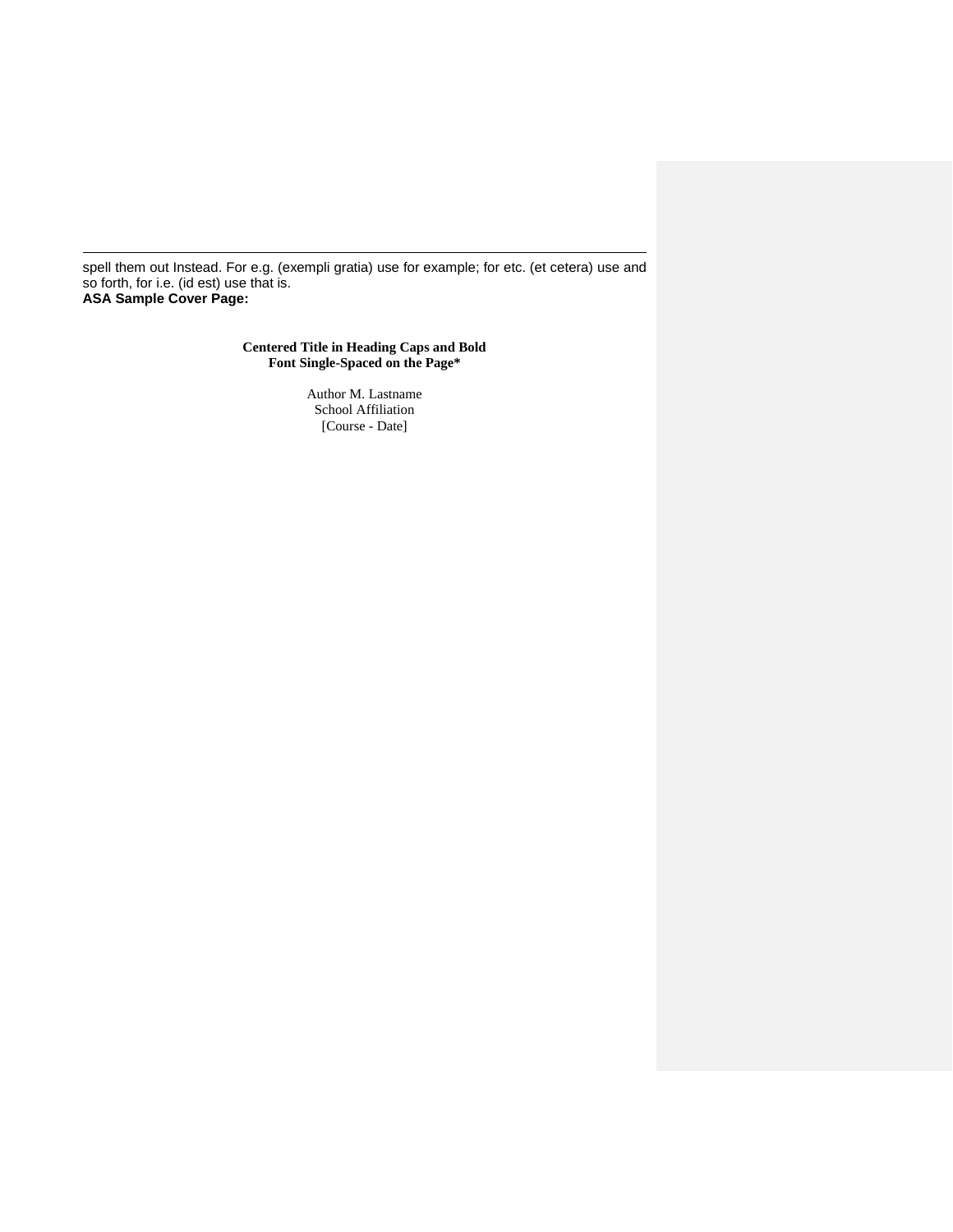### **Research Papers in Sociology: Main Title Repeated on the First Page**

Do not begin a paper with the heading *Introduction*. It is understood that all papers begin with an *Introduction*.

### **ASA sample Body of Paper**

FIRST LEVEL HEADING IN FULL CAPS

The first-level heading with full capitalization is an ASA trademark. The style is

adapted for college papers, with sensible changes to make the papers easier to read.

## *SECOND-LEVEL HEADING IN HEADING CAPS AND ITALICS*

"Capitalize all words except prepositions (of, into, between, through), articles (a, an,

the),

j

and coordination conjunctions (and, but, or)" (ASA 2007:44).

*Third-Level Heading in Sentence Caps and Italics.* 

These are called run-in or paragraph headings. They need not be complete

sentences but must end with a period or other punctuation. The text immediately follows.

Numbered lists (seriation or enumeration) add additional organization to a paper. Lists are

introduced by a phrase followed by a colon to: (1) amplify or summarize points, (2) introduce

the following text without using tedious bridge paragraphs, (3) with the points separated by

commas or semicolons (ASA 2007:20).

Block quotes are quotes of 40 or more words that are formatted differently. They are indented ½ inch from the left margin and single-spaced. They do not require quotation marks. Usually the in-text citation is featured in the text before the block quote.

The text after the block quote is not indented and continues with what the writer was

discussing.